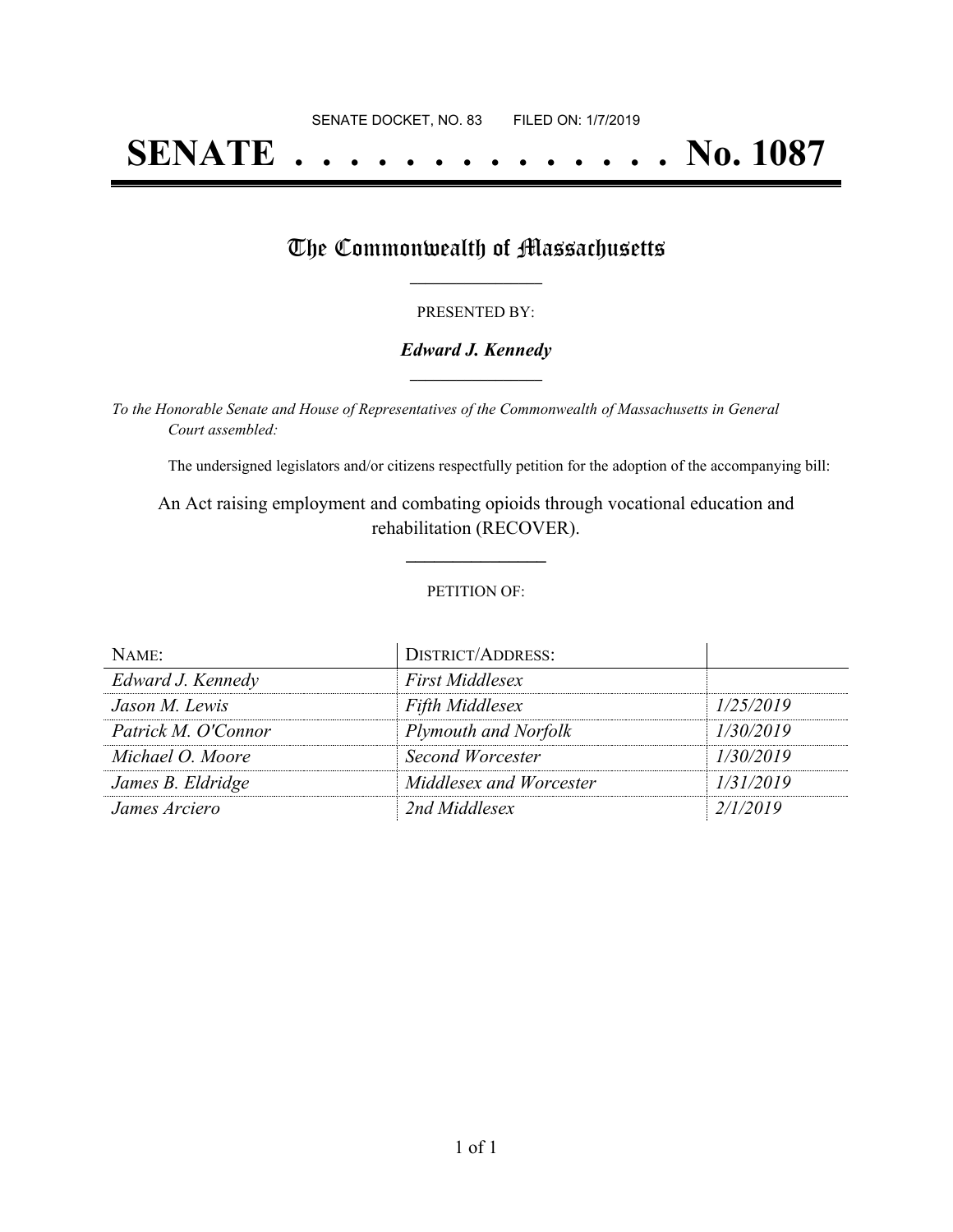#### SENATE DOCKET, NO. 83 FILED ON: 1/7/2019

## **SENATE . . . . . . . . . . . . . . No. 1087**

By Mr. Kennedy, a petition (accompanied by bill, Senate, No. 1087) of Edward J. Kennedy, Jason M. Lewis, Patrick M. O'Connor, Michael O. Moore and other members of the General Court for legislation to raise employment and combating opioids through vocational education and rehabilitation (RECOVER). Labor and Workforce Development.

#### [SIMILAR MATTER FILED IN PREVIOUS SESSION SEE SENATE, NO. *1007* OF 2017-2018.]

### The Commonwealth of Massachusetts

**In the One Hundred and Ninety-First General Court (2019-2020) \_\_\_\_\_\_\_\_\_\_\_\_\_\_\_**

**\_\_\_\_\_\_\_\_\_\_\_\_\_\_\_**

An Act raising employment and combating opioids through vocational education and rehabilitation (RECOVER).

Be it enacted by the Senate and House of Representatives in General Court assembled, and by the authority *of the same, as follows:*

| SECTION 1. Section 77 of Chapter 6 of the of the General Laws, as appearing in the                |
|---------------------------------------------------------------------------------------------------|
| 2014 Official Edition, is hereby amended by striking out the definition of the term "Handicapped" |

3 person" and it replacing it with the following definition:-

 "'Handicapped person," an individual who has a physical or mental disability, including an individual recovering from a substance use disorder, which for such individual constitutes or results in a substantial handicap to employment and can reasonably be expected to benefit in terms of employability from vocational rehabilitation services or an individual whose ability to function independently in his family or community may be improved significantly by the

9 provision of independent living rehabilitation services.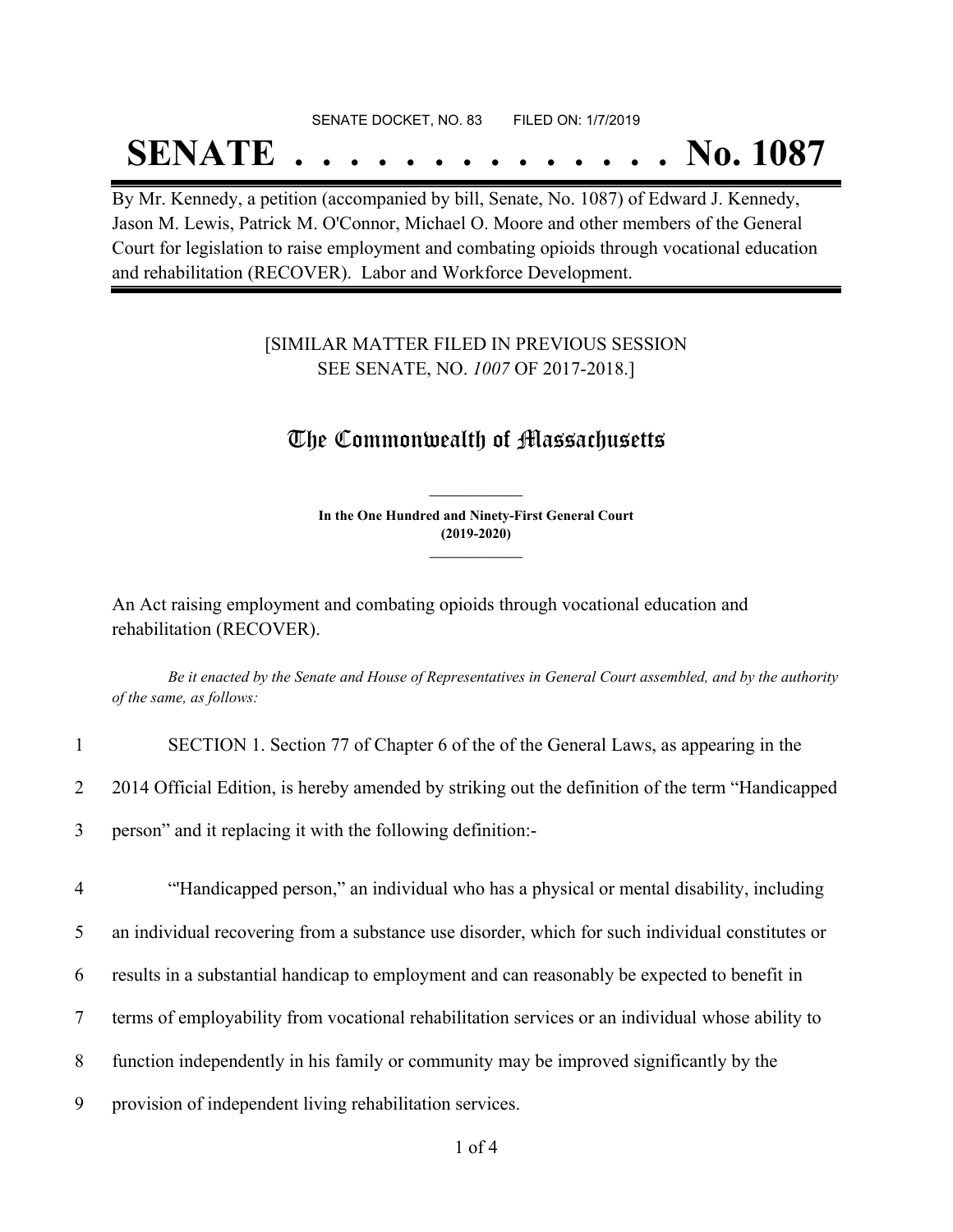| 10 | SECTION 2. Chapter 23B of the General Laws, as appearing in the 2014 Official                   |
|----|-------------------------------------------------------------------------------------------------|
| 11 | Edition, is hereby amended by inserting after section 30 the following section:-                |
| 12 | Section 31. (a) Subject to appropriation, the department shall establish the Secure Jobs        |
| 13 | Recovery pilot program. The purpose of the program shall be to provide job training, job search |
| 14 | services, and 12 months of housing stabilization services, if not otherwise available, to       |
| 15 | individuals recovering from a substance use disorder who are receiving assistance under items   |
| 16 | 7004-0102, 7004-0101, 7004-0108, 7004-9024 or 7004-9316.                                        |
| 17 | (b) The program shall be administered by agencies that have demonstrated experience             |
| 18 | working in partnership with regional administering agencies, including, but not limited to:     |
| 19 | Community Teamwork, Inc.; Father Bill's & MainSpring, Inc.; HAP, Inc.; Jewish Vocational        |
| 20 | Services; and SER-Jobs for Progress, Inc.                                                       |
| 21 | (c) The undersecretary of housing and community development shall report annually on            |
| 22 | the activities and status of the program to the clerks of the senate and the house, who shall   |
| 23 | forward the report to the senate and house committees on ways and means, the joint committee    |
| 24 | on mental health and substance abuse, the joint committee on labor and workforce development,   |
| 25 | and the joint committee on public health. The report shall include, for each type of service or |
| 26 | program provided, information on the: (1) housing situation, including stability of housing, of |
| 27 | program participants; (2) employment status, including employment history, of program           |
| 28 | participants; (3) total number of program participants; and (4) number of program participants  |
| 29 | who are no longer receiving assistance under items 7004-0102, 7004-0101, 7004-0108, 7004-       |
| 30 | 9024 or 7004-9316.                                                                              |
|    |                                                                                                 |

of 4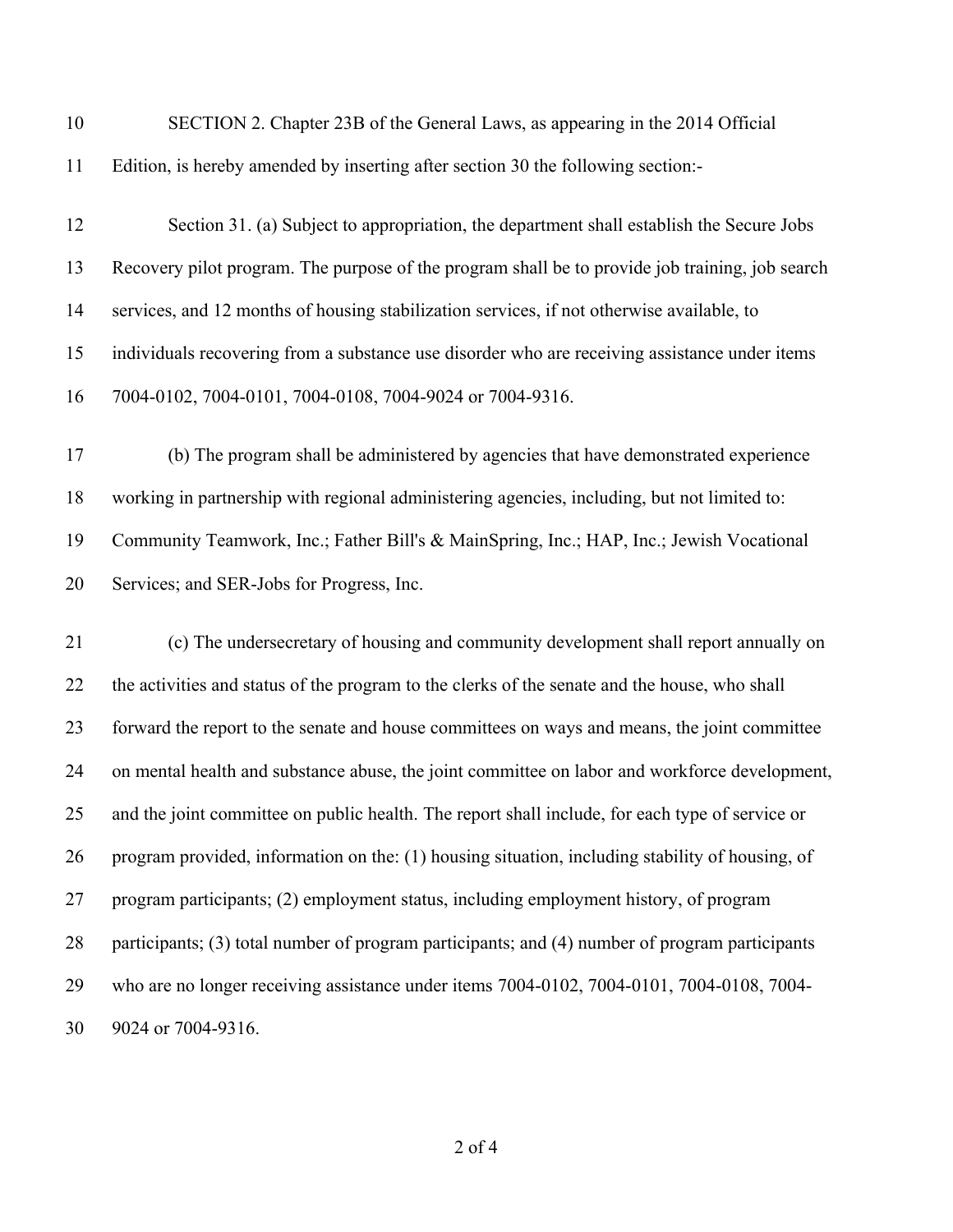(d) The department shall utilize rental assistance provided under item 7004-9024 to ensure effective participation under this program.

 (e) Participating agencies shall seek additional federal, state or private funds to ensure the effective continuation of regional partnerships.

 SECTION 3. Chapter 111 of the General Laws, as appearing in the 2014 Official Edition, is hereby amended by inserting after section 2I the following section:-

 Section 2J. (a) The department shall establish the RECOVER program. The purpose of the program shall be to provide grants to support partnerships between substance use disorder treatment providers, including sober homes, and vocational services providers. Subject to appropriation, the grants shall be used to finance all or a portion of the costs of vocational programs that are designed to meet the medical, social, psychological, and employment needs of participants.

 (b) There shall be at least 1 open solicitation period each year during which the department shall accept and consider new applications. Not less than 12 weeks before the annual open solicitation period, the commissioner shall release the criteria upon which the applications shall be judged. Preference shall be given to proposals that involve social enterprise models.

 (c) Partnering providers may apply to the program for a grant in a specific amount to fund a specified vocational training program. The grants may be made in addition to other forms of local, state, and federal assistance.

 (d) The commissioner may establish rules and regulations to govern the application and distribution of grants under the program.

of 4